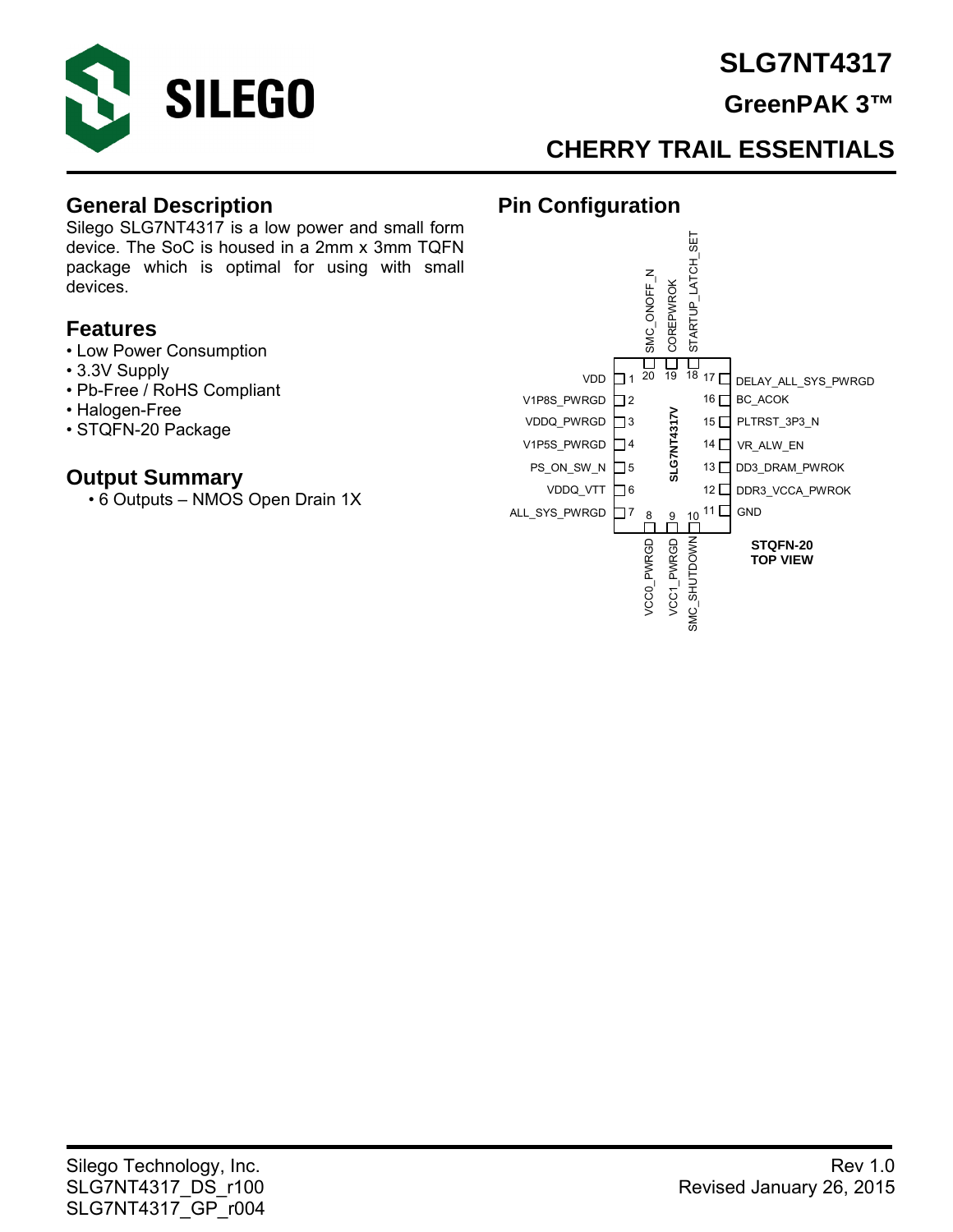

# **SLG7NT4317 CHERRY TRAIL ESSENTIALS**

### **Block Diagram**

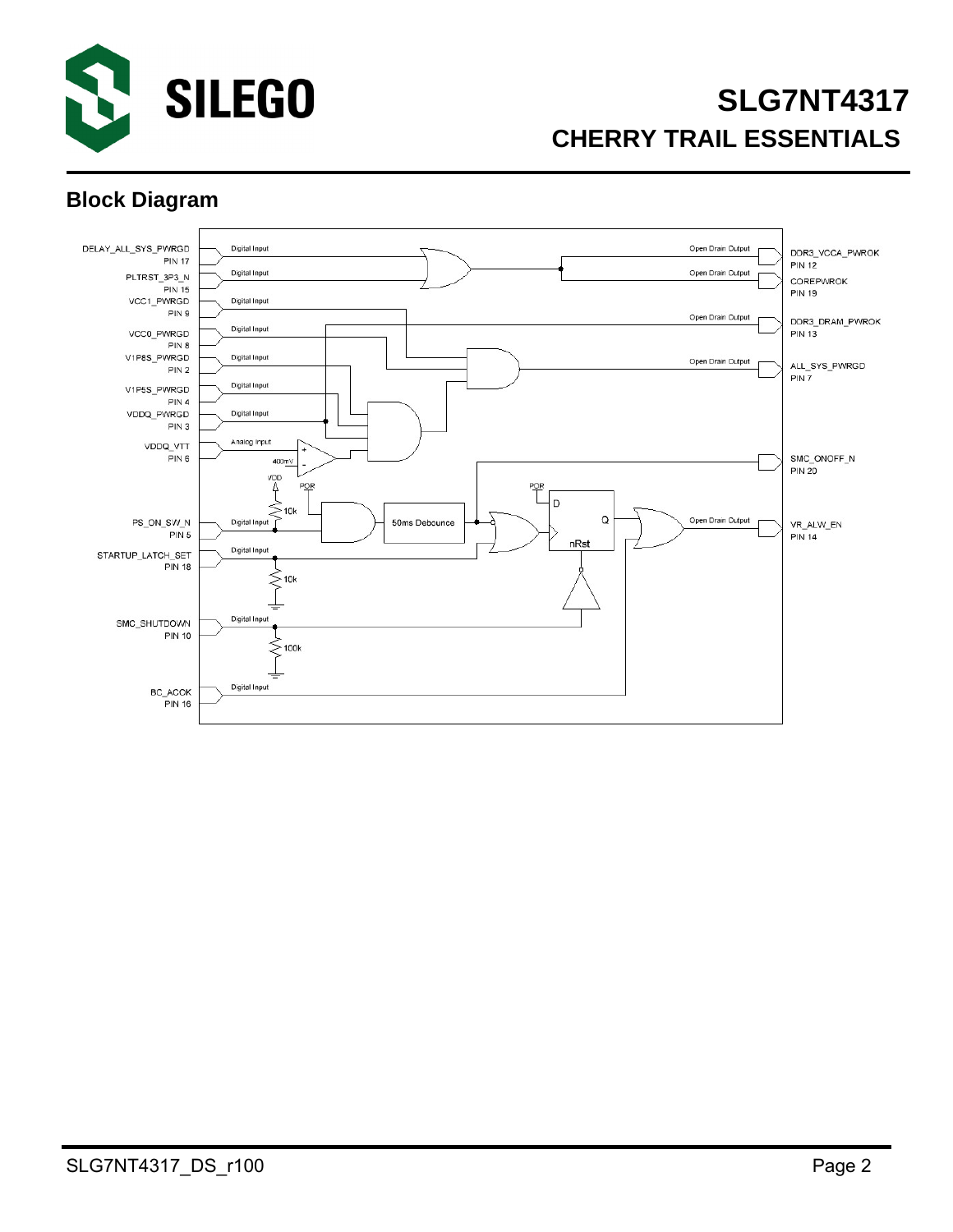

## **Pin Configuration**

| Pin#           | <b>Pin Name</b>     | <b>Type</b> | <b>Pin Description</b>             |
|----------------|---------------------|-------------|------------------------------------|
|                | VDD                 | <b>PWR</b>  | <b>Supply Voltage</b>              |
| $\overline{2}$ | V1P8S PWRGD         | Input       | Digital Input                      |
| 3              | <b>VDDQ PWRGD</b>   | Input       | Digital Input with Schmitt Trigger |
| 4              | V1P5S PWRGD         | Input       | Digital Input                      |
| 5              | PS ON SW N          | Input       | Digital Input with Schmitt Trigger |
| 6              | VDDQ VTT            | Input       | Analog Input                       |
| 7              | ALL SYS PWRGD       | Output      | NMOS Open Drain 1X                 |
| 8              | <b>VCC0 PWRGD</b>   | Input       | Digital Input                      |
| 9              | <b>VCC1 PWRGD</b>   | Input       | Digital Input                      |
| 10             | <b>SMC SHUTDOWN</b> | Input       | Digital Input                      |
| 11             | <b>GND</b>          |             | Ground                             |
| 12             | DDR3 VCCA PWROK     | Output      | NMOS Open Drain 1X                 |
| 13             | DDR3 DRAM PWROK     | Output      | NMOS Open Drain 1X                 |
| 14             | VR ALW EN           | Output      | NMOS Open Drain 1X                 |
| 15             | PLTRST 3P3 N        | Input       | Digital Input                      |
| 16             | BC ACOK             | Input       | Digital Input                      |
| 17             | DELAY ALL SYS PWRGD | Input       | Digital Input                      |
| 18             | STARTUP LATCH SET   | Input       | Digital Input                      |
| 19             | <b>COREPWROK</b>    | Output      | NMOS Open Drain 1X                 |
| 20             | SMC ONOFF N         | Output      | NMOS Open Drain 1X                 |

### **Ordering Information**

| <b>Part Number</b> | Package Type                        |
|--------------------|-------------------------------------|
| SLG7NT4317V        | V=STQFN-20                          |
| SLG7NT4317VTR      | STQFN-20 – Tape and Reel (3k units) |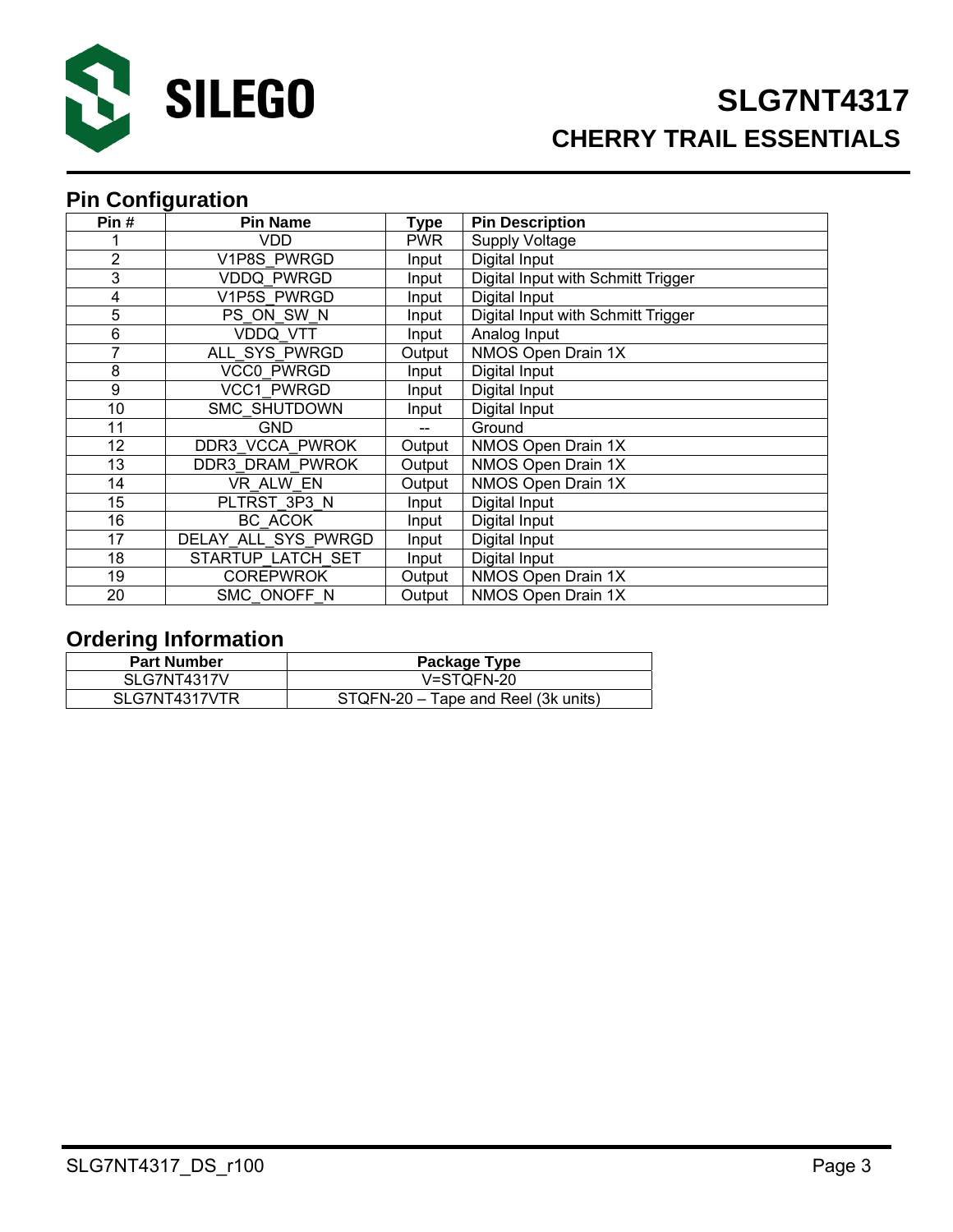

## **Absolute Maximum Conditions**

| <b>Parameter</b>          | Min.   | Max. | Unit |
|---------------------------|--------|------|------|
| $V_{HIGH}$ to GND         | $-0.3$ |      |      |
| Voltage at input pins     | $-0.3$ |      |      |
| Current at input pin      | $-1.0$ | 1.0  | mA   |
| Storage temperature range | -65    | 150  | °C   |
| Junction temperature      |        | 150  | °C   |

#### **Electrical Characteristics**

(@ 25°C, unless otherwise stated)

| <b>Symbol</b>           | <b>Parameter</b>                       | <b>Condition/Note</b>                                                                        | Min.                     | Typ.                     | Max.                     | Unit        |  |  |
|-------------------------|----------------------------------------|----------------------------------------------------------------------------------------------|--------------------------|--------------------------|--------------------------|-------------|--|--|
| $V_{DD}$                | <b>Supply Voltage</b>                  |                                                                                              | 3                        | -−                       | 4.5                      | $\vee$      |  |  |
| $T_A$                   | <b>Operating Temperature</b>           |                                                                                              | $-40$                    | 25                       | 85                       | $^{\circ}C$ |  |  |
| $I_{\mathsf{Q}}$        | Quiescent Current                      | Static inputs and outputs at VDD=4.5V                                                        | --                       | 70                       | $\overline{\phantom{a}}$ | μA          |  |  |
| $I_L$                   | Input Leakage Current                  | $-1$                                                                                         | $\overline{\phantom{a}}$ | 1                        | μA                       |             |  |  |
|                         |                                        | Logic Input at VDD=3.3V                                                                      | 1.78                     | $\overline{\phantom{a}}$ | $\overline{\phantom{a}}$ |             |  |  |
| V <sub>IH</sub>         | <b>HIGH-Level Input Voltage</b>        | Logic Input at VDD=5V                                                                        | 2.64                     | $-$                      | --                       | $\vee$      |  |  |
|                         |                                        | Logic Input with Schmitt trigger at VDD=3.3V                                                 | 2.13                     | $-$                      |                          |             |  |  |
|                         |                                        | Logic Input with Schmitt trigger at VDD=5V                                                   | 3.16                     | --                       | --                       |             |  |  |
|                         |                                        | Logic Input at VDD=3.3V                                                                      | --                       | $-$                      | 1.21                     |             |  |  |
| $V_{IL}$                | LOW-Level Input Voltage                | Logic Input at VDD=5V                                                                        | --                       | --                       | 1.84                     | $\vee$      |  |  |
|                         |                                        | Logic Input with Schmitt trigger at VDD=3.3V                                                 | --                       | $-$                      | 0.95                     |             |  |  |
|                         |                                        | Logic Input with Schmitt trigger at VDD=5V                                                   | --                       | --                       | 0.78                     |             |  |  |
| $I_{\text{IH}}$         | <b>HIGH-Level Input Current</b>        | Logic Input Pins; $V_{\text{IN}}$ = 3.3 V                                                    | $-1.0$                   | $\overline{\phantom{a}}$ | 1.0                      | μA          |  |  |
| $I_{IL}$                | <b>LOW-Level Input Current</b>         | Logic Input Pins; $V_{IN} = 0 V$                                                             | $-1.0$                   | --                       | 1.0                      | μA          |  |  |
|                         |                                        | Open Drain, at VDD=3.3V,<br>$I_{OL}$ = 3 mA, 1X Driver                                       | --                       | 0.08                     | 0.147                    | $\vee$      |  |  |
| $V_{OL}$                | <b>LOW-Level Output Voltage</b>        | Open Drain, at VDD=5V,<br>$I_{OL}$ = 3 mA, 1X Driver                                         | --                       | 0.102                    | 0.180                    |             |  |  |
|                         |                                        | Open Drain, at VDD=3.3V,<br>$V_{OL}$ = 0.4 V 1X Driver                                       | 7.313                    | 12.37                    |                          |             |  |  |
| $I_{OL}$                | <b>LOW-Level Output Current</b>        | Open Drain, at VDD=5V,<br>$V_{OL}$ = 0.4 V, 1X Driver                                        | 10.82                    | 17.38                    | --                       | mA          |  |  |
| <b>V<sub>ACMP</sub></b> | Analog Comparator Threshold<br>Voltage | ACMP0 threshold including input offset, Vref<br>variation and hysteresis at 25°C temperature | 368                      | $-$                      | 432                      | mV          |  |  |
| <b>V<sub>HYST</sub></b> | Analog Comparator Hysteresis           | ACMP0, at 25°C                                                                               | --                       | 25                       | $\overline{a}$           | mV          |  |  |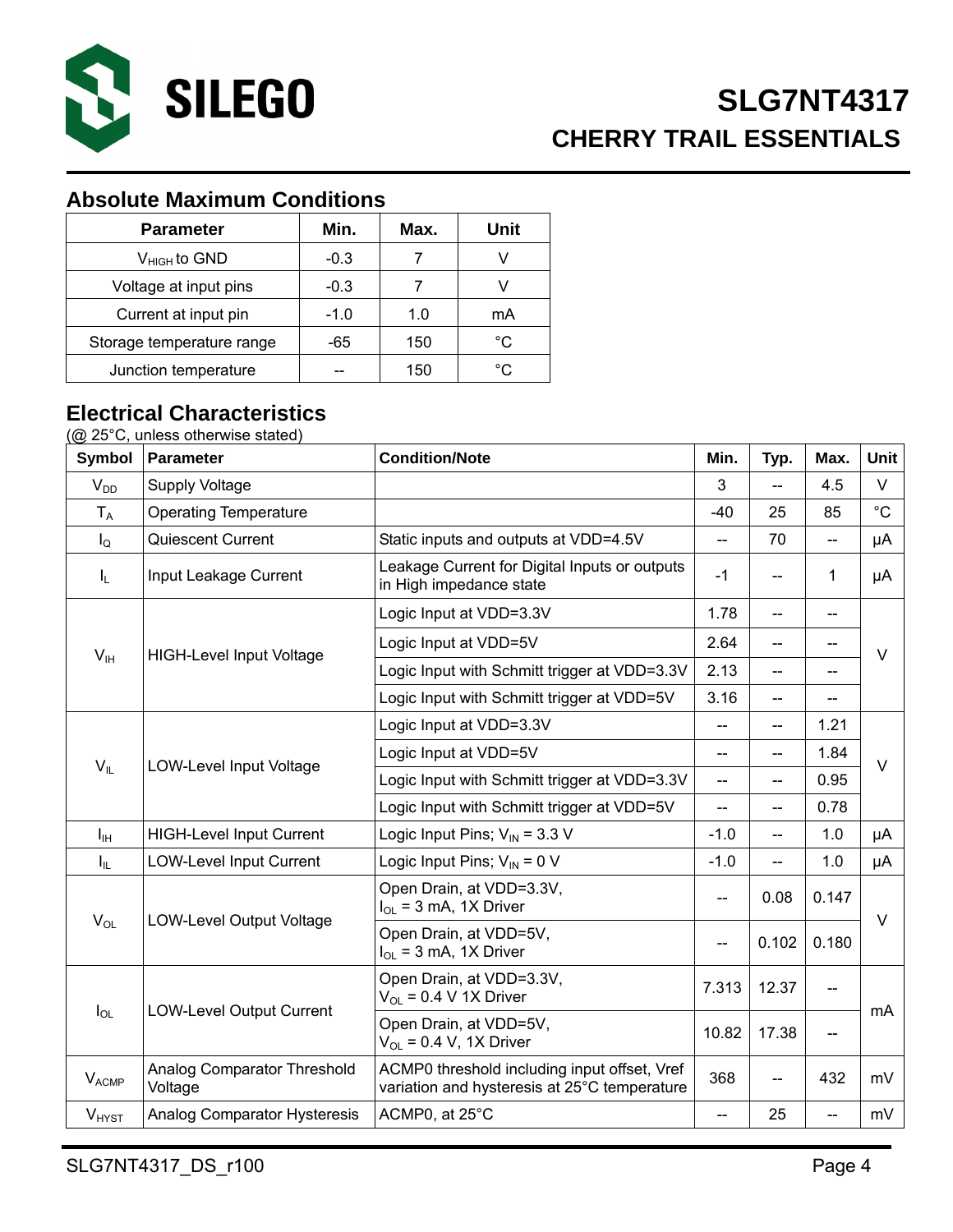

# **SLG7NT4317 CHERRY TRAIL ESSENTIALS**

| $V_{\rm O}$        | Maximal Voltage Applied to any<br>PIN in High-Impedance State |                                                                         |    | --  | VDD | v         |
|--------------------|---------------------------------------------------------------|-------------------------------------------------------------------------|----|-----|-----|-----------|
| <sub>10</sub>      |                                                               | Maximal Average or DC Current   Per Each Side (PIN2-PIN10, PIN12-PIN20) |    |     | 80  | mA        |
|                    | Delay0 Time                                                   | At 25°C temperature                                                     | 48 | --  | 52  |           |
| $T_{\text{DLY0}}$  |                                                               | At 0-70°C temperature range                                             | 44 | --  | 56  | ms        |
| $R_{PU}$           | Internal Pull Up Resistance                                   | On PIN5                                                                 | 7  | 10  | 13  | $k\Omega$ |
| $R_{PD}$           | Internal Pull Down Resistance                                 | On PIN <sub>18</sub>                                                    |    | 10  | 13  |           |
|                    |                                                               | On PIN <sub>10</sub>                                                    | 70 | 100 | 130 | kΩ        |
| ${\sf T}_{\sf SU}$ | Start up Time                                                 | After VDD reaches 1.6V level                                            | -- |     | --  | ms        |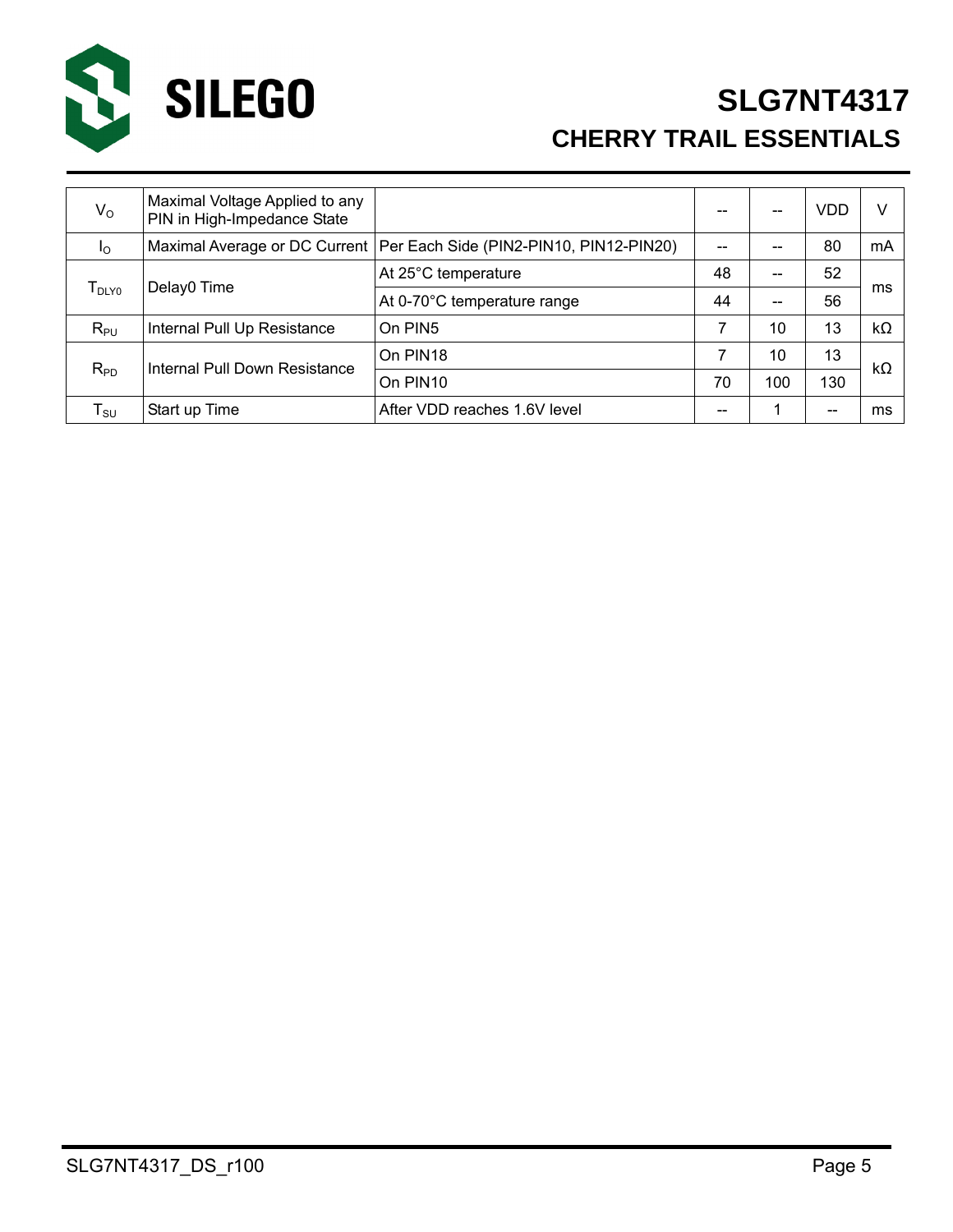

#### **Package Top Marking**



| <b>Datasheet</b><br><b>Revision</b> | <b>Programming</b><br><b>Code Number</b> | Locked<br><b>Status</b> | <b>Part Code</b> | <b>Revision</b> | <b>Date</b> |
|-------------------------------------|------------------------------------------|-------------------------|------------------|-----------------|-------------|
| 1.0                                 | 004                                      |                         | 4317V            | AB              | 01/26/2015  |

The IC security bit is locked/set for code security for production unless otherwise specified. Revision number is not changed for bit locking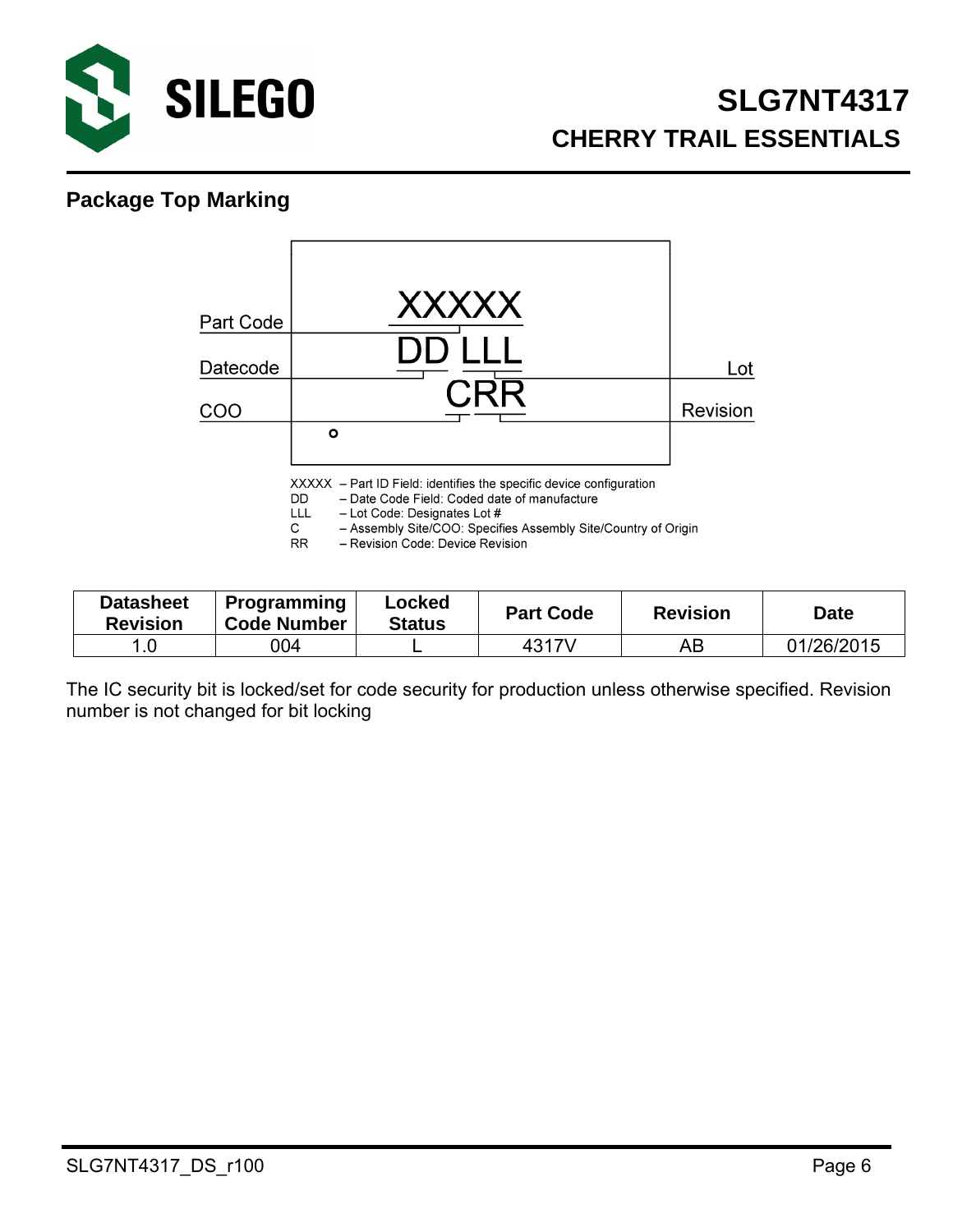

#### **Package Drawing and Dimensions**



**SIDE VIEW** 

Unit: mm

| Symbol         | <b>Min</b> | Nom.            | <b>Max</b> | <b>Symbol</b> | <b>Min</b> | Nom.  | <b>Max</b> |  |  |  |
|----------------|------------|-----------------|------------|---------------|------------|-------|------------|--|--|--|
|                | 0.50       | 0.55            | 0.60       |               | 2.95       | 3.00  | 3.05       |  |  |  |
| A <sub>1</sub> | 0.005      | $\equiv$        | 0.050      | E             | 1.95       | 2.00  | 2.05       |  |  |  |
| A2             | 0.10       | 0.15            | 0.20       | I 1           | 0.75       | 0.80  | 0.85       |  |  |  |
| b              | 0.13       | 0.18            | 0.23       | L2            | 0.55       | 0.60  | 0.65       |  |  |  |
| e              |            | <b>0.40 BSC</b> |            | L3            | 0.275      | 0.325 | 0.375      |  |  |  |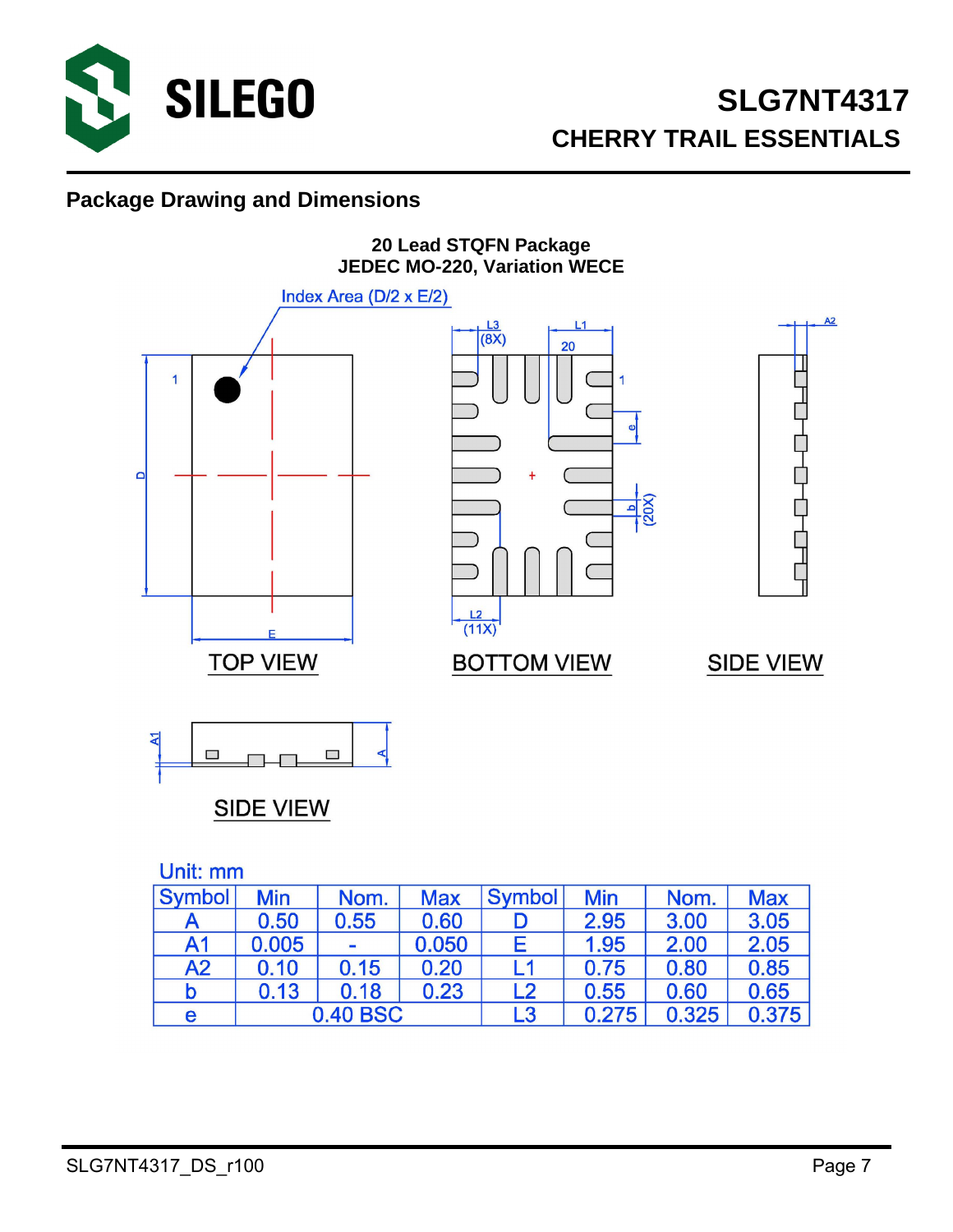

#### **Tape and Reel Specification**

|                                  | <b>Nominal</b><br># of |                      | <b>Max Units</b> |         | Reel &                  | <b>Trailer A</b> |                | <b>Leader B</b> |                | Pocket (mm) |              |
|----------------------------------|------------------------|----------------------|------------------|---------|-------------------------|------------------|----------------|-----------------|----------------|-------------|--------------|
| Package Type I                   | <b>Pins</b>            | Package<br>Size (mm) | per reel         | per box | <b>Hub Size</b><br>(mm) | <b>Pockets</b>   | Length<br>(mm) | <b>Pockets</b>  | Length<br>(mm) | Width       | <b>Pitch</b> |
| STQFN 20L<br>2x3mm 0.4P<br>Green | 20                     | 2x3x0.55             | 3000             | 3000    | 178/60                  | 100              | 400            | 100             | 400            | 8           | 4            |

#### **Carrier Tape Drawing and Dimensions**

| Package<br>Type                  | <b>Pocket</b><br><b>BTM</b><br>Length<br>(mm) | <b>Pocket</b><br><b>BTM Width</b><br>(mm) | <b>Pocket</b><br>Depth<br>(mm) | <b>Index Hole</b><br><b>Pitch</b><br>(mm) | <b>Pocket</b><br><b>Pitch</b><br>(mm) | <b>Index Hole</b><br><b>Diameter</b><br>(mm) | <b>Index Hole</b><br>to Tape<br>Edge<br>(mm) | <b>Index Hole</b><br>to Pocket<br><b>Center</b><br>(mm) | <b>Tape Width</b><br>(mm) |
|----------------------------------|-----------------------------------------------|-------------------------------------------|--------------------------------|-------------------------------------------|---------------------------------------|----------------------------------------------|----------------------------------------------|---------------------------------------------------------|---------------------------|
|                                  | A0                                            | B <sub>0</sub>                            | K0                             | P <sub>0</sub>                            | P <sub>1</sub>                        | D <sub>0</sub>                               | Е                                            | F                                                       | W                         |
| STQFN 20L<br>2x3mm<br>0.4P Green | 2.2                                           | 3.15                                      | 0.76                           | 4                                         | 4                                     | 1.5                                          | 1.75                                         | 3.5                                                     | 8                         |

Refer to EIA-481 Specifications



### **Recommended Reflow Soldering Profile**

Please see IPC/JEDEC J-STD-020: latest revision for reflow profile based on package volume of 3.3 mm<sup>3</sup> (nominal). More information can be found at www.jedec.org.